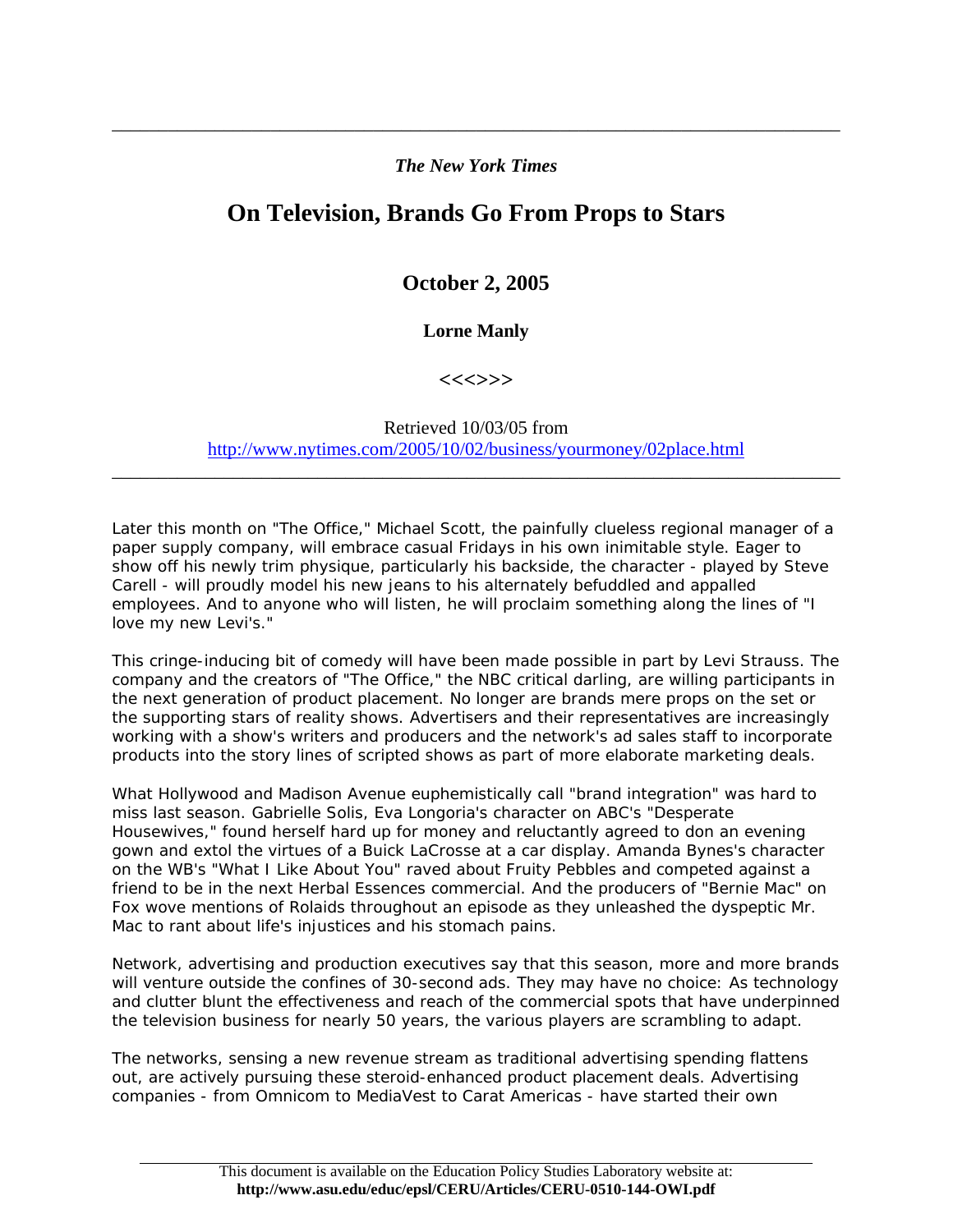branded entertainment divisions to solidify their relationships with their corporate clients, as well as the cash that comes with them. Newcomers like Madison Road Entertainment have popped up to match the desires of Hollywood and marketers and perhaps create their own shows in the process. And producers see in these more sophisticated plugs a way to offset rising production costs.

Not everyone is thrilled with the trend. Some creators of television shows worry that the mercantile impulse could turn storytellers into shills and keep more provocative fare off the big networks. Last Tuesday in New York during what is known as Advertising Week, television writers protested outside a panel about branded entertainment, demanding more say in any such deals as well as a cut in the profits from them. And the Federal Communications Commission has turned a wary eye on a practice it sees as little more than stealth advertising.

But many producers, network executives and advertisers dismiss such criticisms as overblown. "The fact is brands are part of our lives and brands exist in these television environments, so why not showcase them?" said Ben Silverman, chief executive of Reveille, whose shows include "The Office" as well as reality shows like "Biggest Loser" on NBC and "Nashville Star" on USA. "Otherwise, brands will go spend their dollars on Google, and the F.C.C. ain't going to be able to do anything."

In some ways, this newfangled form of branded entertainment harks back to the beginnings of television. Half a century ago, ad agencies often produced shows like "The Colgate Comedy Hour" and "Texaco Star Theater," in which a chorus line of dapper gas-station attendants opened each show by singing the Texaco jingle ("Oh, we're the men of Texaco, we work from Maine to Mexico") before introducing the host, Milton Berle.

A combination of rising production costs and quiz-show scandals pushed the sponsors out of the show-making business by the late 1950's, and the era of the 30-second ad began. But advertisers' products found their way back into the shows themselves as a cottage industry - product placement firms - developed.

These businesses furnished the apartments, filled the fridges and supplied the cars for sitcoms and dramas. Corporations would barter their wares to television as well as feature films, hoping that the glamour of Hollywood would rub off on their quotidian products. And the studios were able to keep costs down and add a little verisimilitude to the action.

Sometimes, serendipity would strike, and a brand like Junior Mints would end up lodged in the nation's collective consciousness. No advertiser approached the creators of "Seinfeld" to suggest a 1993 episode in which Kramer and Jerry watch helplessly as a Junior Mint falls into the body cavity of Elaine's former boyfriend during an operation. The "Seinfeld" writers came up with the idea, and the product placement firm, AIM Productions, rushed to get clearance from the company, hedging its bets by sending requests to the owners of LifeSavers and M&M's, too, said Patti Ganguzza, the company's president. No money changed hands.

Then, about five years ago, the product placement landscape changed, in large part because of Mark Burnett and "Survivor." By selling sponsorships to advertisers, Mr. Burnett was able to finance much if not all of his show, easing the way for a network - in this case, CBS - to put it on the air without much financial risk. And because success in television is always accompanied by swarms of imitators, the networks latched on to this low-cost programming model.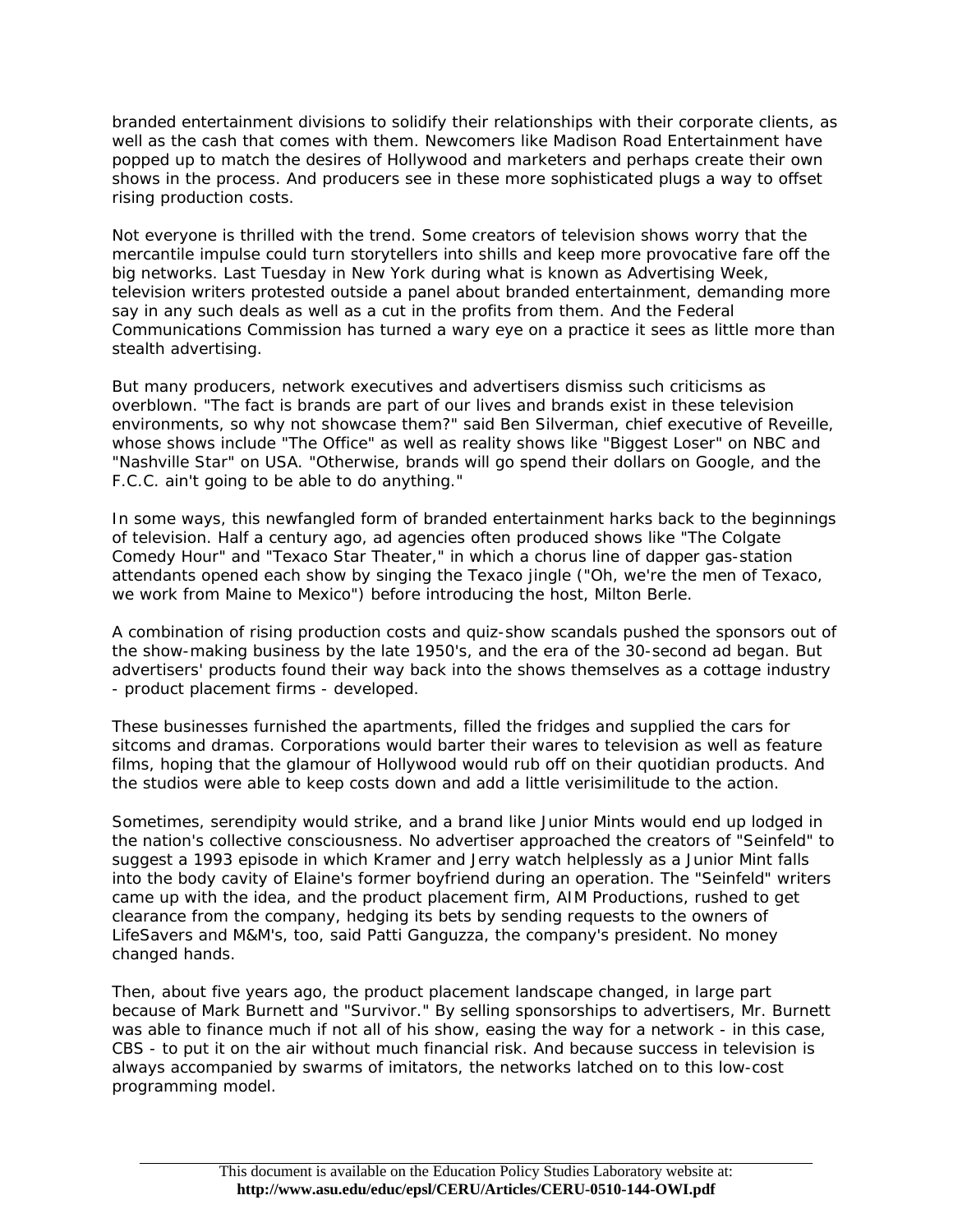Despite the fervent wishes of many television critics, reality shows - about everything from C-list celebrities ("The Surreal Life") to ballroom dancers ("Dancing With the Stars") to backbiting businesspeople ("The Apprentice") - still clog the broadcast and cable networks. And they are shamelessly stuffed to bursting with brand tie-ins; indeed, whole episodes can revolve around a product.

During the 2004-2005 television season, more than 100,000 product placements appeared on the six broadcast networks, an increase of nearly 28 percent from the previous season, according to Nielsen Media Research. And in 2004, the value of overall TV product placements rose 46.4 percent, to \$1.88 billion, according to the research firm PQ Media.

More are on the way, particularly in scripted shows. Leslie Moonves, co-president and cochief operating officer of Viacom and chairman of CBS, has predicted in recent months that there will be a "quantum leap" in the number of product placements and that within one or two years, nearly every show on network television will have them. Last month, CBS digitally embedded the logo of the Chevrolet Impala in the scenery of five of its shows, including "CSI."

This headlong embrace, paradoxically, comes at a time when the average household watches more television than ever, according to a report released on Thursday by Nielsen. Yet the financial moorings of the television industry have never been subject to such pressure.

With so many entertainment choices, audience fragmentation continues apace, and advertisers are none too pleased to be paying the same or higher ad rates for shows that are losing viewers. At the same time, technology has given viewers a degree of control over their television - and commercial - watching. Digital video recorders may be in fewer than 10 million households now, but marketers are already preparing for the day when many more viewers are likely to skip right past their 30-second ads.

Major marketers like Procter & Gamble and Unilever have cut their television ad budgets and put more into product placement. For the networks and the studios and producers who create the shows, that is ominous. "The advertising model of 10 years ago is not applicable today," said Bruce Rosenblum, president of Warner Brothers Television Group, which oversees both the WB and the television studio.

"At the end of the day," he added, "if we are unable to satisfy advertisers' appetites to deliver messages in new ways to the viewer, then we're destined to have a broken model."

No template exists for these more elaborate product placement deals, according to interviews with more than two dozen advertisers, network executives, brandedentertainment principals and producers. But in most cases, the advertisers gain a say and, occasionally, veto power over how the product is portrayed.

In return, an advertiser will end up buying more ordinary 30-second ads than it did previously, as well as paying a separate integration fee to the network, which splits the money with the studio. That bounty can rise into the millions of dollars, said Mr. Silverman of Reveille. Or it can help a network keep ad dollars that might have gone to other shows or media.

Sometimes, instead of an integration fee, advertisers will include the show in their marketing efforts, such as mall promotions, magazine ads and newspaper stuffers - much to the networks' delight. "Network dollars are tight. If I get a promotion, that's a big thing for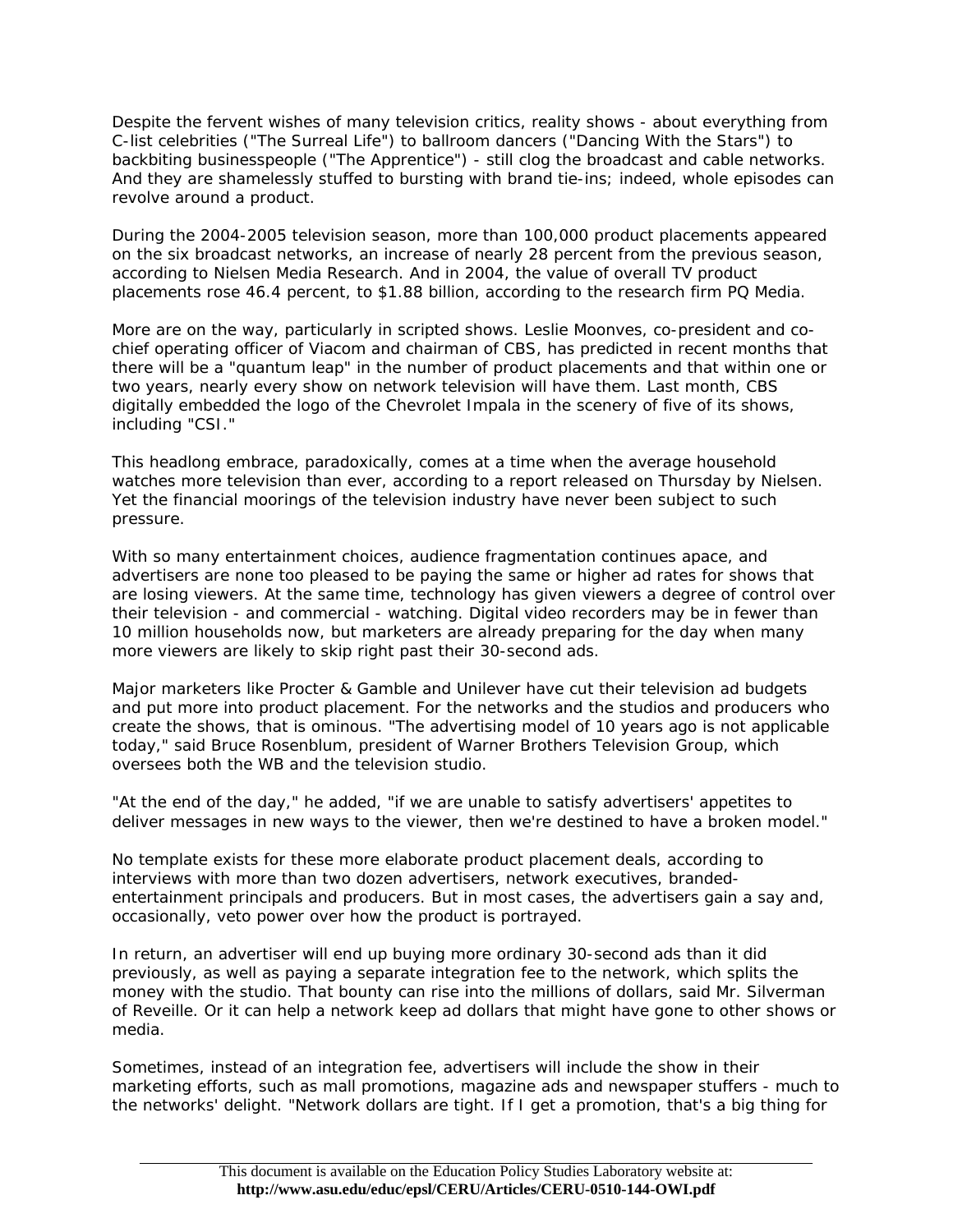me," said Joe Davola, president of Tollin/Robbins Television, which produces such shows as "Inconceivable" on NBC as well as the WB's "What I Like About You," "Smallville" and "One Tree Hill."

The challenges and contests in reality shows readily lend themselves to brand integration, executives said. Starving, thirsty islanders will gobble and guzzle Doritos and Mountain Dew after vanquishing their opponents in a "Survivor" episode, and the viewer will usually accept the products' presence.

But scripted shows are a trickier endeavor. "When a marketer uses branded entertainment to actually sell a product, the entire exercise will fail," said Jak Severson, chief executive of Madison Road Entertainment. "Audiences are so sophisticated today the last thing they will do is sit and be sold to during an entertainment show."

Jonathan Prince, creator of the recently canceled "American Dreams," is now working with Madison Road; he is one of the most aggressive in weaving brands into his story lines. In the three years when "American Dreams" was on the air, he made Campbell's Soup, the Ford Mustang, Kraft Singles and Oreos significant pieces of the show. "I had seen too much bad product placement, with someone driving a car, holding a soda," he said. "It felt like a commercial - and advertisers already do that well."

Mr. Prince added, "The ones that work are the ones that grow out of character."

For the Campbell's Soup tie-in, which he concocted with NBC, Mr. Prince already had an idea to portray the deviousness of a character, Patty, who is a junior high school student. So he attached a continuing story line in which she bribed schoolmates to send entries that she ghostwrote to the annual Campbell's Soup essay-writing contest, bolstering her chances to win. Her actions had repercussions, and a lesson was learned in this family-friendly series, set in the 1960's.

"American Dreams" got more 30-second ads from Campbell's and was featured in its print and radio advertising as well as on 40 million labels. Colleen Milway, global media director for the Campbell Soup Company, said the story line fit the squeaky-clean image the company wants for the brand. And by eschewing the obvious approach - characters chirping "Mmm, Mmm, Mmm Good," for example - the integration appeared to work. Three times the typical number of people entered the essay-writing contest after the episodes were shown.

"The needle we have to thread is to have a brand integration that is effective enough to have resonance, but - and it's a big but - subtle enough so that it doesn't offend," said Mr. Prince.

Arbitrariness does not help. Last Thursday, on the season premiere of "Will & Grace" on NBC, the new Subway chicken parmigiana sandwich made an unexpected appearance. The writers revealed that Stan, the missing husband of Megan Mullally's character, was alive, kept in hiding by her maid and fed a steady diet of chicken sandwiches.

Measuring a product placement's effectiveness - the domain of companies like iTVX and IAG Research - is still an inexact science. But as with all new fads in the media business, bad money is likely to tumble alongside the good.

"I'm sure there will be integration that will make people cringe," said Robert Riesenberg, president and chief executive of Full Circle Entertainment, a television production company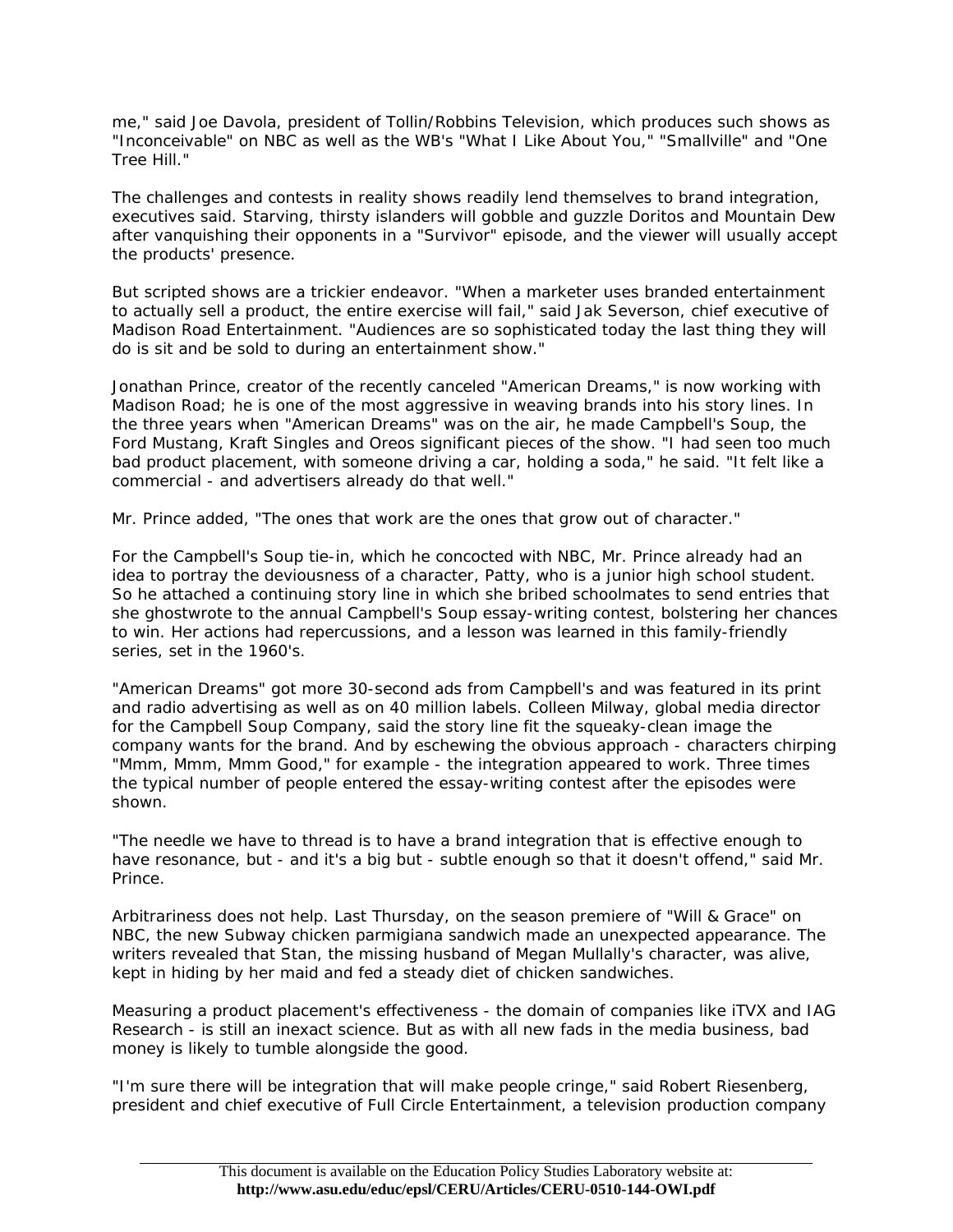owned by Omnicom. "But over all," he added, "content is going to be governed by taste, by people's desire to engage with television."

The industry is ultimately self-regulating; turn off the viewers, and there won't be a show left to cram with dissonant brand integrations.

Producers and network executives also caution that they need to police themselves, to refrain from grabbing dollars willy-nilly. While ABC has not instituted a quota - and the Sears connection with "Extreme Makeover: Home Edition" has been well received executives there said they would have a difficult time doing more than one or two a week. "As soon you as you start ramping up the volume, quality starts to suffer," said Dan Longest, senior vice president of integrated marketing at ABC.

One car manufacturer approached "The West Wing" last season, with some specific story ideas to weave one of its cars into the show's storytelling. John Wells, the show's executive producer, politely declined.

But when Mr. Wells's other NBC show, "E.R.," wanted the arrogant doctor played by Mekhi Phifer to brag about his new car, the producers went with a Chrysler 300C. "When we tried to do it without mentioning a name, it sounded silly," said Mr. Wells. No money was involved; Chrysler just loaned the car.

For Chrysler, that tacit approval by a character in a scripted show validated its attempts to portray the Chrysler 300 as a hot car. "That's very valuable to us," said Jeff Bell, vice president of Chrysler and Jeep.

The plug may not have matched the boost the Pontiac Solstice received on an episode of "The Apprentice" last season, which led to 1,000 cars being presold in the 41 minutes after the episode ended, according to Steve Tihanyi, general director of marketing alliances and entertainment at General Motors. But, Mr. Bell said, "It's better than a salesman's solicitation."

Producers like Mr. Wells have the clout to pick and choose, and Dick Wolf can keep his three "Law & Order" series free of product placement if he wants. But some in the television industry fret that those with less successful track records or at smaller networks will not be able to fend off aggressive marketers.

Also worrisome is the tendency of advertisers who are creating brand integrations to gravitate toward heartwarming shows like NBC's "Three Wishes," in which the singer Amy Grant ladles out assistance to those in need. "It's got to be noncontroversial," said Mr. Riesenberg of Full Circle, whose productions include "Bound for Glory" on ESPN (with Mr. Silverman's Reveille); the show follows the former football star Dick Butkus as he tries to turn around a high school football team.

Television shows that deal with provocative subjects could find themselves at a financial disadvantage in an environment where networks and studios must rely increasingly on this new source of revenue, Mr. Wells said. "I believe in market forces, but I think the quality of content will suffer," he said.

Mr. Prince, the "American Dreams" creator, said that he had heard similar concerns from fellow writers and producers, but that he did not have much patience for them.